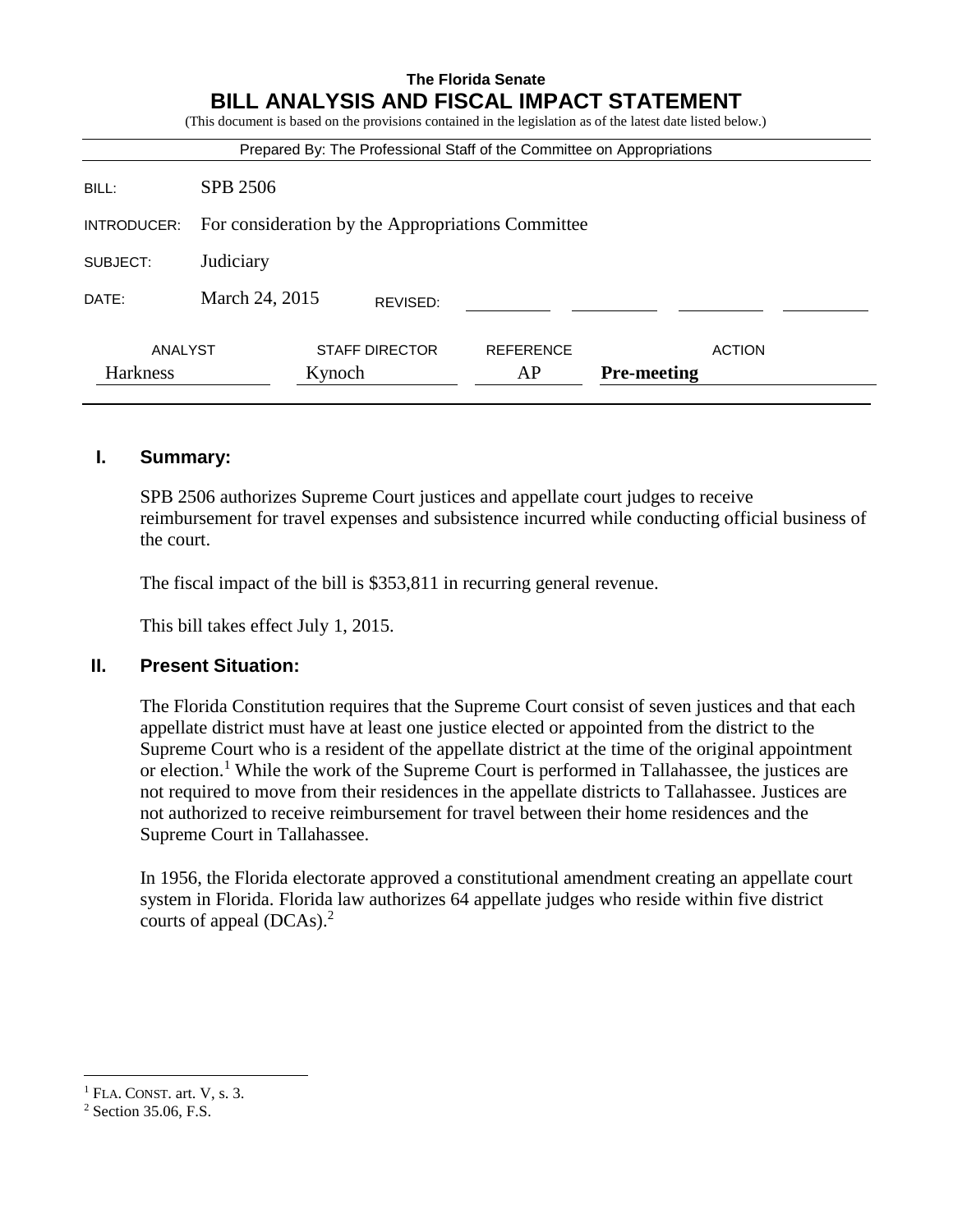| <b>District</b><br>Court of | <b>Circuits</b>         | Approximate<br><b>Square Miles</b> | <b>Headquarters</b>  | <b>Number</b><br>of Judges |
|-----------------------------|-------------------------|------------------------------------|----------------------|----------------------------|
| <b>Appeal</b>               |                         |                                    |                      |                            |
| First                       | First, Second, Third,   | 21,773                             | Second (Tallahassee, | 15                         |
|                             | Fourth, Eighth,         |                                    | Leon County)         |                            |
|                             | Fourteenth              |                                    |                      |                            |
| Second                      | Sixth, Tenth, Twelfth,  | 13,017                             | Tenth (Lakeland,     | 16                         |
|                             | Thirteenth, Twentieth   |                                    | Polk County)         |                            |
| Third                       | Eleventh and Sixteenth  | 2,942                              | Eleventh (Miami-     | 10                         |
|                             |                         |                                    | Dade County)         |                            |
| Fourth                      | Fifteenth, Seventeenth, | 5,648                              | Fifteenth (Palm      | 12                         |
|                             | Nineteenth              |                                    | <b>Beach County)</b> |                            |
| Fifth                       | Fifth, Seventh, Ninth,  | 10,618                             | Seventh (Daytona     | 11                         |
|                             | Eighteenth              |                                    | Beach, Volusia       |                            |
|                             |                         |                                    | County)              |                            |

Source: Sections 35.01-35.05, F.S.

Florida's appellate regions encompass large geographic regions. Appellate judges may live anywhere in the district but are not compensated for travel to and from the district courts' headquarters. As a result, few of the appellate judges live outside the districts' headquarters circuit and remote areas of the appellate district are underrepresented. For example, in the First DCA, a district that includes six judicial circuits, only two of the court's fifteen judges live outside of the district's headquarters (Tallahassee). Florida's Fifth DCA encompasses thirteen central Florida counties and over 10,000 square miles. Three of the judges live in the Seventh Judicial Circuit (Daytona Beach), where the court is located. Five of the judges live in the Orlando area and travel more than 100 miles each time they travel to court. Two of the court's judges make a 150-mile round-trip drive from Melbourne in Brevard County.

## **III. Effect of Proposed Changes:**

**Section 1** creates s. 25.025, F.S., permitting Supreme Court justices permanently residing outside of the Second Judicial Circuit to be paid subsistence and travel expenses, pursuant to s. 112.061, F.S., when conducting business at the headquarters of the Supreme Court in Tallahassee. Justices who reside outside of the Second Judicial Circuit are authorized to designate an official headquarters in their county of residence, located in a district court of appeal courthouse, county courthouse or other appropriate facility. Justices will be paid travel expenses when travelling between their official headquarters and Tallahassee on official business and reimbursed subsistence for each day or partial day they are in Tallahassee. The Supreme Court may not use state funds to lease space in a facility to establish an official headquarters for a justice.

**Section 2** amends s. 35.05, F.S., permitting DCA judges permanently residing outside the judicial circuit in which their district court's headquarters or branch is located to be paid travel expenses, pursuant to s. 112.061, F.S., from their county of residence to the headquarters of the appellate district. If an appellate judge resides outside the judicial circuit in which the appellate district headquarters is located and more than 50 miles from the headquarters, a DCA judge may designate an official headquarters in her or her county of residence at a county courthouse or other appropriate facility. The judge may be reimbursed for travel between the judge's official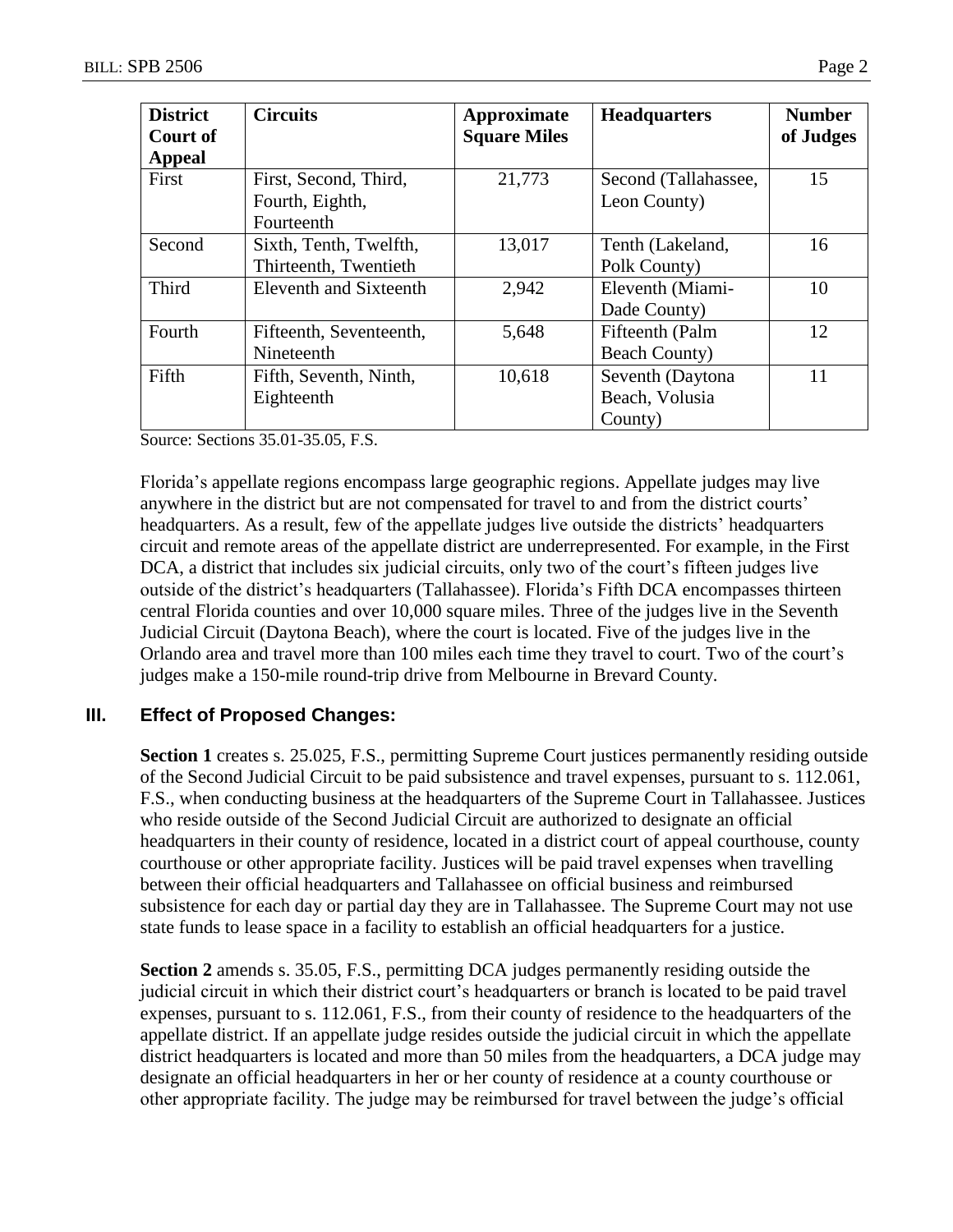headquarters and the headquarters of the appellate district. A DCA may not use state funds to lease space in a facility to establish an official headquarters for an appellate judge.

**Section 3** provides that the bill takes effect on July 1, 2015.

### **IV. Constitutional Issues:**

A. Municipality/County Mandates Restrictions:

None.

B. Public Records/Open Meetings Issues:

None.

C. Trust Funds Restrictions:

None.

#### **V. Fiscal Impact Statement:**

A. Tax/Fee Issues:

None.

B. Private Sector Impact:

None.

C. Government Sector Impact:

According to the Office of the State Court Administrator, SPB 2506 has a total fiscal impact of \$353,811 in recurring general revenue. The fiscal impact for the Supreme Court travel is \$209,930. Supreme Court travel costs are based on official state mileage, assuming 40 round trips yearly per justice between Tallahassee and the DCA headquarters in the justice's home appellate district. Subsistence costs assume 77 meeting days at \$131 per day and 80 travel days at \$98.25 per day, or \$17,947 per justice.

The fiscal impact for the DCA judges' travel is \$143,881, which includes \$21,440 in subsistence cost for four judges, \$78,268 in mileage costs for 14 judges, and \$44,173 in a contingency pool available for other DCA judges, as necessary. The subsistence costs include 40 overnight trips that two First DCA judges will make travelling from Jacksonville to Tallahassee and 36 trips that one Third DCA judge will make travelling from Key West to Miami. The mileage costs for the 11 judges in the Second, Fourth, and Fifth DCA reflect 94 trips each between their counties of residence and the DCA headquarters.